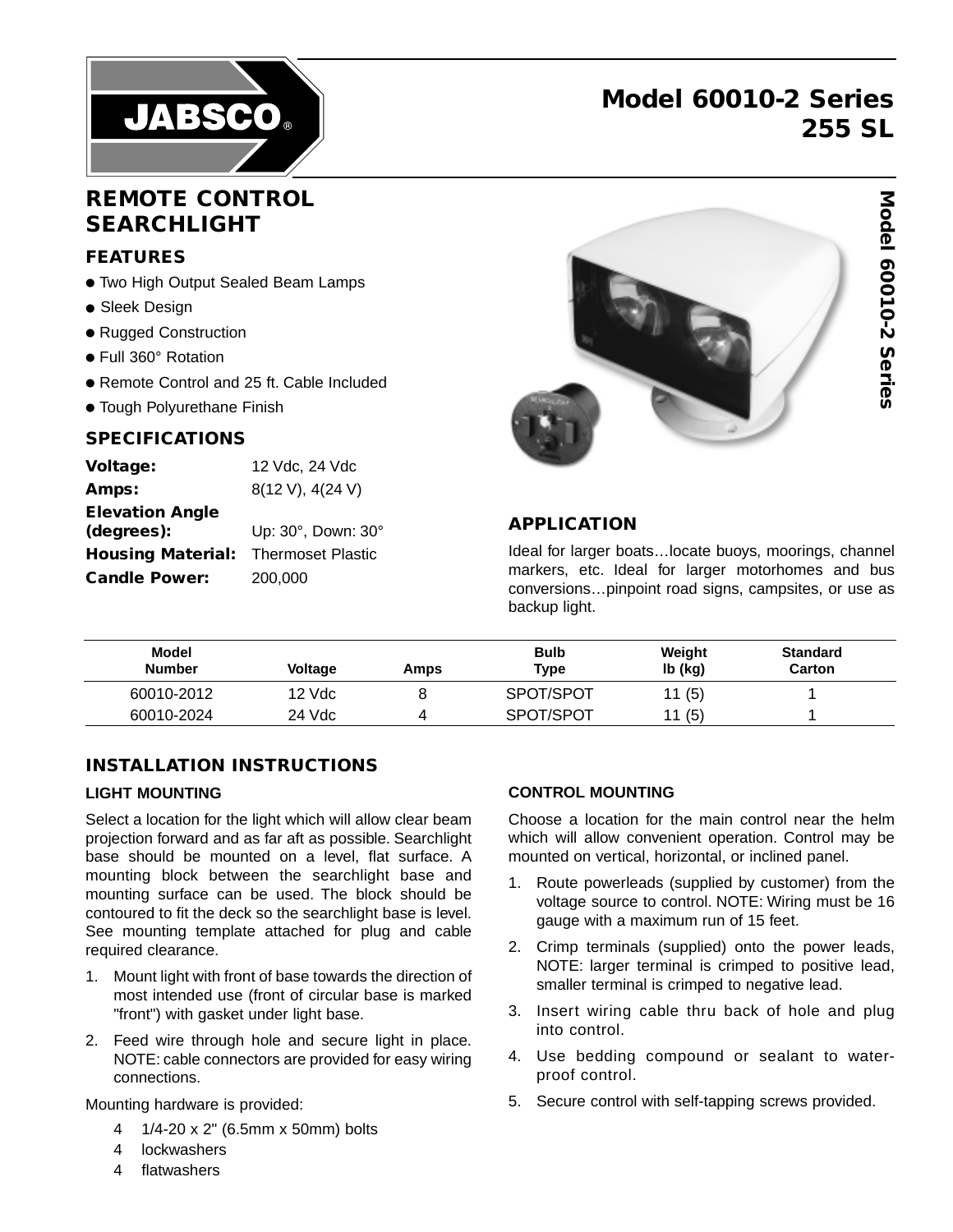#### **OPTIONAL SECONDARY CONTROL MOUNTING**

If an additional control station is desired use control kit numbers 43670-0004 (12 volt) or 18753-0335 (24 volt). Mount secondary control in same manner as main control. Mount station selector panel near the main control (flybridge or lower).

- 1. Cut a 2" x 1-3/8" (51mm x 35mm) opening for station selector panel within a 1 foot radius of the control.
- 2. Route secondary control cable from station selector panel to secondary control location (cable acquired separately - see cable listing).
- 3. Insert station selector panel thru mounting hole and attach connectors to mating connectors from control and search-light. The connector marked "flybridge" to go to flybridge control and the connector marked "lower" to lower control.The connector to the nearest control can be plugged directly into the control. See diagram.
- 4. Use bedding compound or sealant to waterproof station selector panel mounting.
- 5. Secure panel with self-tapping screws provided.

## **CIRCUIT PROTECTION**

Two (2) automotive blade type fuses are included in the control. One (10 amp) protects the bulb circuit, the other (3 amp) protects the motor circuit. In the event that it should be necessary to replace a fuse simply pull off the protective cover and slide the fuse out.



## **TROUBLESHOOTING**

All lights are thoroughly inspected before shipping and are warranted to operate within specifications. If light does not operate correctly, **CHECK FUSES, AND WIRE HARNESS CONNECTIONS BEFORE PROCEEDING WITH THIS TROUBLESHOOTING.**

## **PROBLEM**

Control lever works in reverse in all directions.

Light moves in only three of the possible four directions.

Dim light (low voltage)

Bulb operates - no light movement or Light moves - bulb does not operate.

## **SOLUTION**

See wiring instructions.

- A. Check connectors.
- B. Replace control.
- C. If problem persists, return light & control for service.
- A. Check voltage at power source.
- B. Refer to cable listing for proper wire gage and length.
- A. Check fuses on front of control.
- B. Check bulb.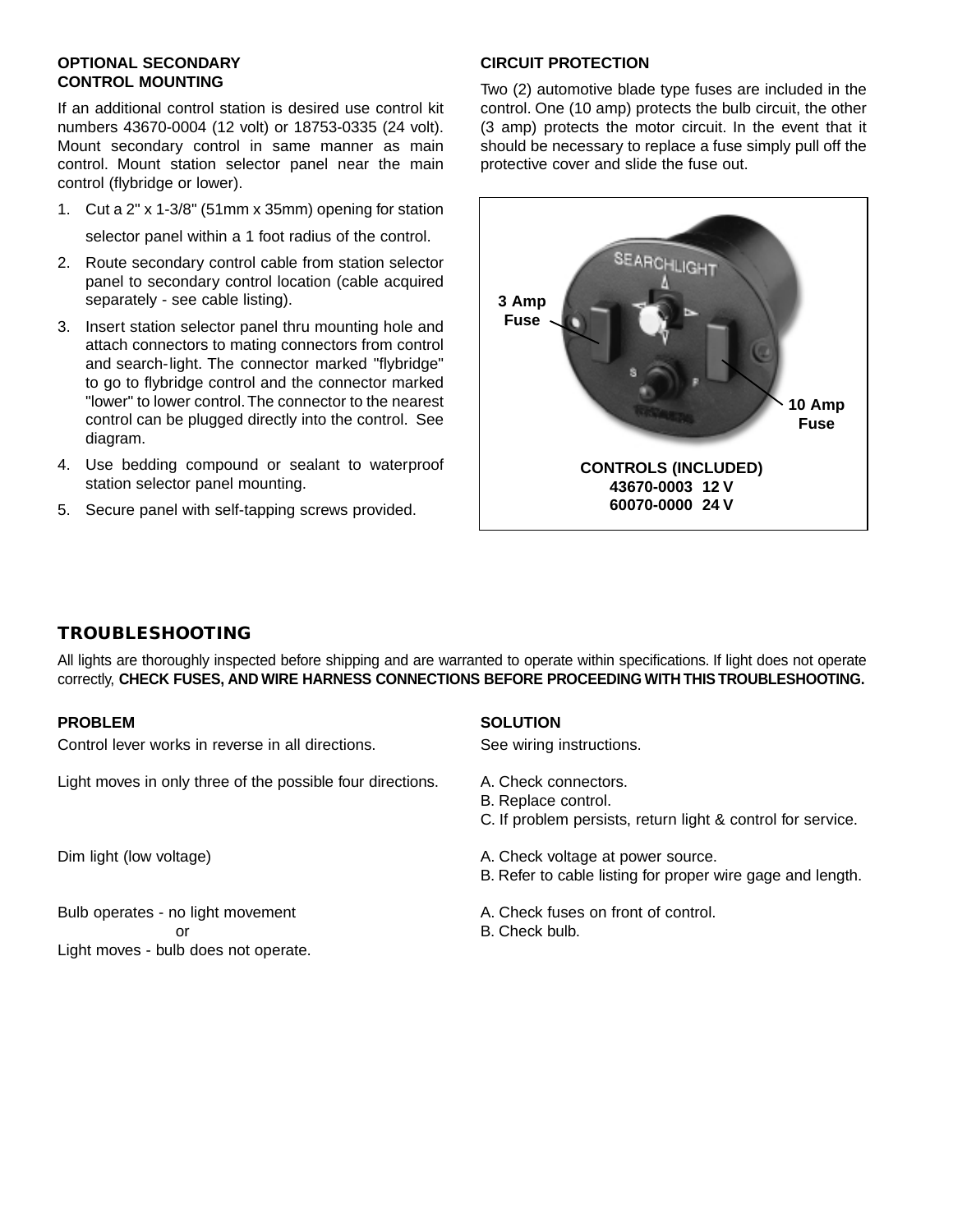

## **DUAL STATION KIT**

| Model      |     | Kit        |  |
|------------|-----|------------|--|
| 60010-0012 | 12V | 43670-0004 |  |
| 60010-0024 | 24V | 18753-0335 |  |

\*NOTE: A 25' wiring cable is provided with each light.

Additional lengths may be ordered. Duel station kits require additional cables (see wiring diagram). Order cable length required from table below.

#### **ACCESSORY CABLE LISTING**

| <b>Part Number</b> | <b>Description</b> |
|--------------------|--------------------|
| 43990-0013         | 10' Cable Assembly |
| 43990-0014         | 15' Cable Assembly |
| 43990-0015         | 25' Cable Assembly |
| 43990-0016         | 35' Cable Assembly |
| 67294-0000         | 50' Bulk Cable     |

NOTE: Secure cable with nylon clips or equivalent.

Protect installation at points of stress, and leave adequate slack where cable must be flexible.

|     |                              | Part          |
|-----|------------------------------|---------------|
| Key | <b>Description</b>           | <b>Number</b> |
| 1   | Upper Housing                | 60016-1000    |
| 2   | Lower Housing                | 60017-1000    |
| 3   | <b>Base with Gasket</b>      | 60088-1000    |
| 4   | Lens with Gasket             | 60015-1000    |
| 5   | Bulb (2 Req'd)               | 18753-0336    |
| 6   | <b>Bulb Housing</b>          | 60018-1000    |
| 7   | Cable Assembly               | 60063-1000    |
| 8   | Motor Kit Vertical (Upper)   | 18753-0458    |
| 9   | Motor Kit Horizontal (Lower) | 18753-0350    |
| 10  | Drive Arm/Gear               | 18753-0457    |
| 11  | <b>Bulb Clip Kit</b>         | 18753-0459    |
| 12  | Screws                       | 18753-0471    |

## **BULB REPLACEMENT REFERENCE**

| Model No.  |     | <b>Bulb</b> |  |
|------------|-----|-------------|--|
| 60010-0012 | 12V | 18753-0336  |  |
| 60010-0024 | 24V | 18753-0336  |  |

## **BULB REPLACEMENT**

- 1. Disconnect wires, noting location on bulb.
- 2. Loosen the screws on the bulb retaining clips.
- 3. Remove bulb from bulb housing.
- 4. Install new bulb making certain that the boss on the bulb edge is in the H shaped locating clip in the center of the bulb housing.
- 5. Tighten screws on the bulb clips.
- 6. Reconnect wires in previous positions.

**WIRING DIAGRAM** RED BLACK ORANGE BLACK **GRAY** BLACK  $\Xi$ ORANGE GRAY **12 VOLT SPOT/SPOT 24 VOLT SPOT/SPOT**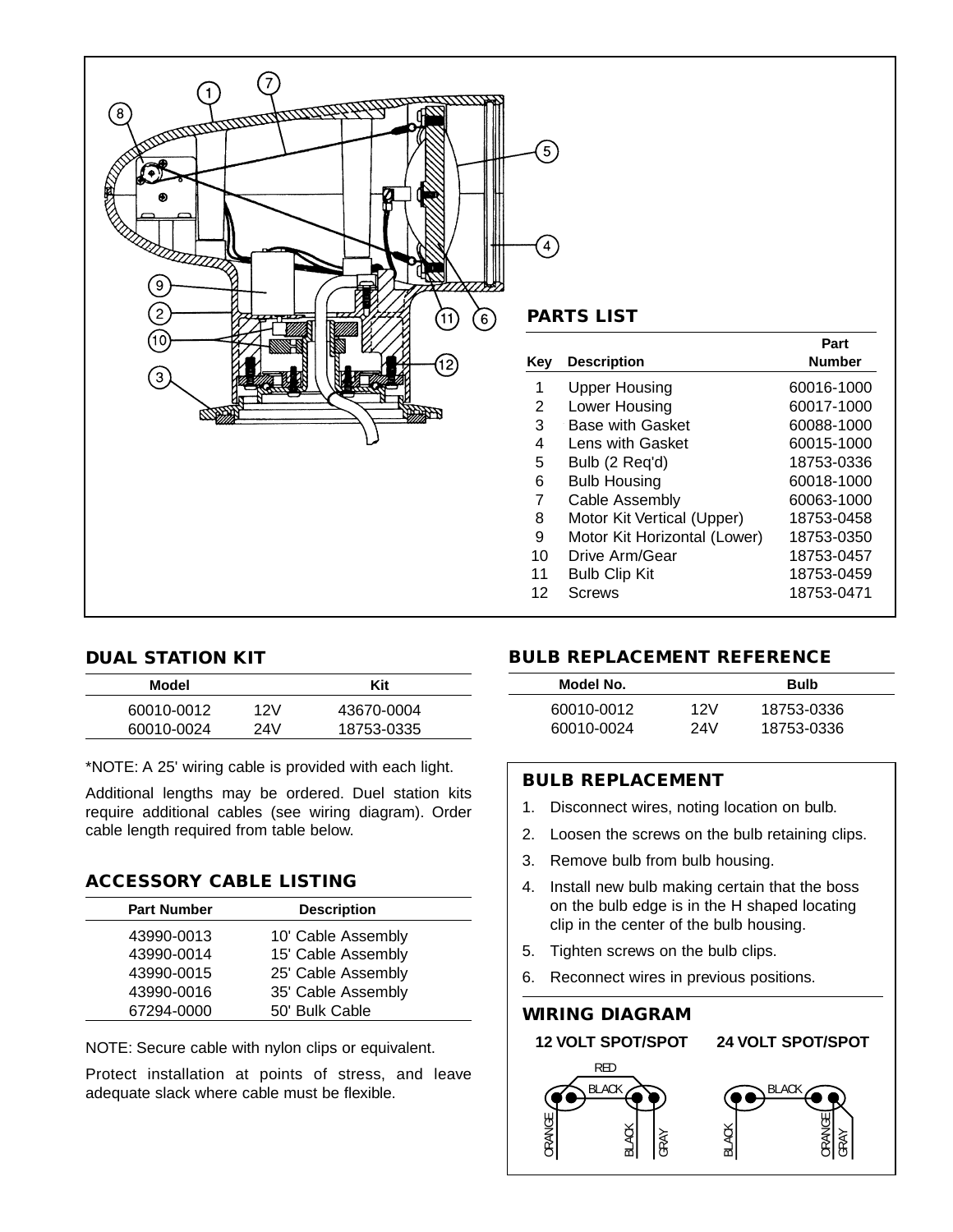#### **DIMENSIONAL DRAWING Inches (Millimeters)**



#### **REMOTE CONTROL MOUNTING DIMENSIONS**



#### **WIRING DIAGRAM SINGLE CONTROL**





# Jabsco



U.S.A. Jabsco 1485 Dale Way, P.O. Box 2158 Costa Mesa, CA 92628-2158 Tel: 714.545.8251 Fax: 714.957.0609

UNITED KINGDOM Jabsco Bingley Road, Hoddesdon Hertfordsire EN11 OBU Tel: +44 (0) 1992 450145 Fax: +44 (0) 1992 467132

CANADA Fluid Products Canada 55 Royal Road Guelph, Ontario N1H 1T1 Tel: (519) 821.1900 Fax: (519) 821.2569

#### THE PRODUCTS DESCRIBED HEREIN ARE SUBJECT TO THE JABSCO ONE YEAR LIMITED WARRANTY, WHICH IS AVAILABLE FOR YOUR INSPECTION UPON REQUEST.

JAPAN NHK Jabsco Company Ltd. 3-21-10, Shin-Yokohama Kohoku-Ku, Yokohama, 222 Tel: 045.475.8906 Fax: 045.475.8908

GERMANY Jabsco GmbH Oststrasse 28 22840 Norderstedt Tel: +49-40-53 43 73 -0 Fax: +49-40-53 53 73 -11

INPUT LEADS SUPPLIED BY CUSTOMER (16 GA.)